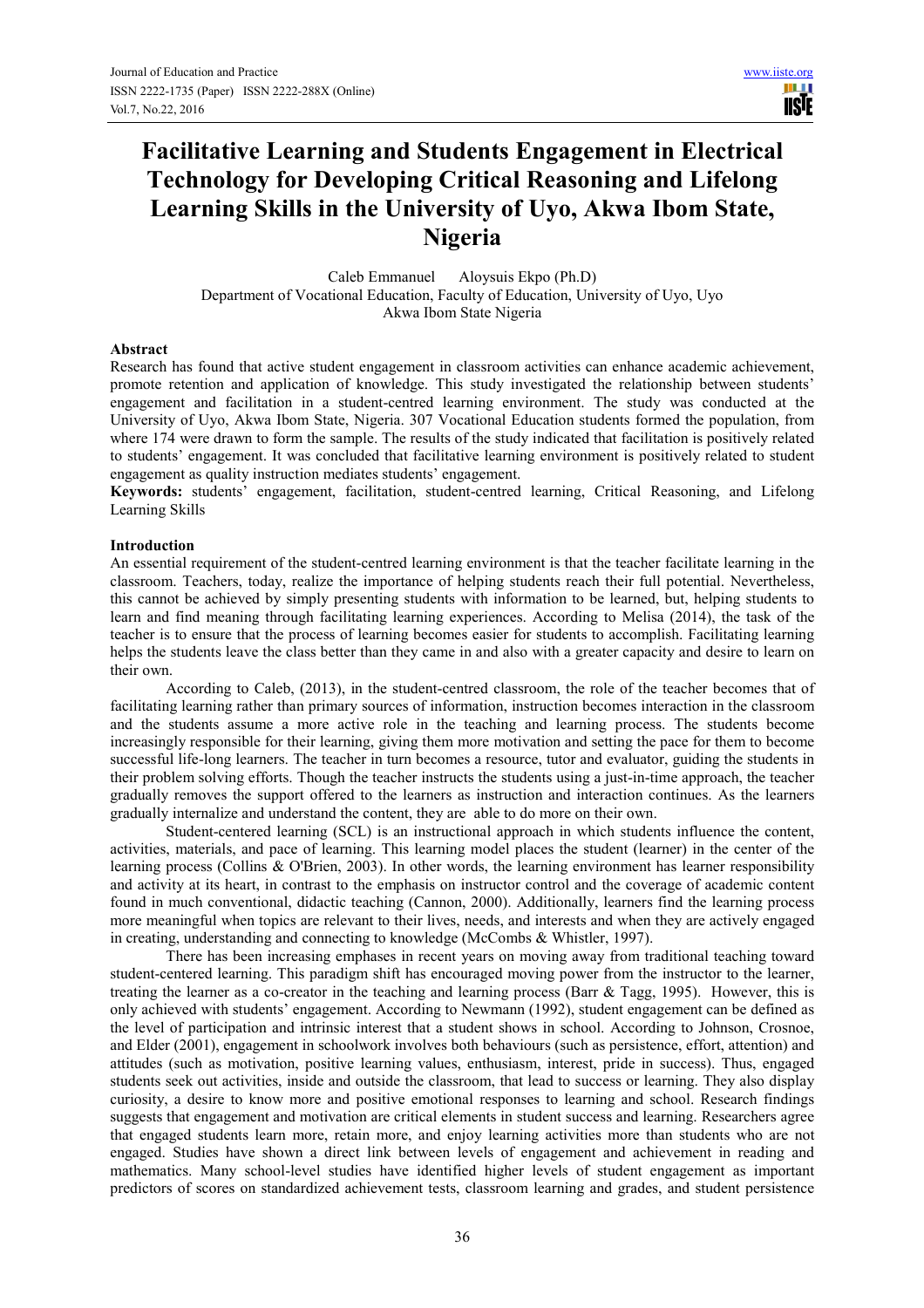(Dowson and McInerney,2001).

## **Statement of the Problem**

Research has found that active student engagement in classroom activities can enhance academic achievement, promote retention and application of knowledge, enhance understanding and mastery of course content, improve critical thinking and problem solving, improve clinical competencies, enhance interpersonal skills, promote teamwork and encourage self-directed lifelong learning (Fink, 2003, Dori & Belcher, 2005).The instructional strategy employed in bringing about learning in a student-centred learning environment is the facilitation method. Most teachers use this method because it requires students' active involvement in the teaching and learning process. However, the engagement of the student is what determines the effectiveness of the instruction and by extension, the performance of the students. Therefore, the challenge of student centred learning and facilitated learning is the engagement capacity of the students. Poorly engaged students may be left out in the class interaction and activities, which will affect their overall performance and the development of essential critical thinking skills as well as lifelong learning skills.

# **Purpose of the Study**

The major purpose of this study was to examine the relationship between facilitative learning and the engagement of Vocational Education students in the University of Uyo, Akwa Ibom state, Nigeria. . Specifically, the study sought to

- 1. To ascertain the attitude of students towards facilitative learning
- 2. To ascertain the relationship between facilitative learning and students engagement
- 3. To ascertain the difference in Vocational Education Students' engagement based on gender when the teacher utilizes facilitative learning

## **Research Questions**

- 1. What is the attitude of electrical technology students towards facilitative learning?
- 2. What is the relationship between facilitative learning and students' engagement?
- 3. What is the difference in electrical technology students' engagement based on gender when the teacher utilizes facilitative learning?

### **Hypotheses**

- 1. The attitude of Vocational education students differ significantly towards facilitative learning.
- 2. There is significant relationship between facilitative learning and students' engagement in electrical technology.
- 3. There is significant difference in electrical technology students' engagement based on gender.

# **Research Method**

A survey design was adopted for the study. The design was considered suitable for the study as it employs the study of a small sample to make inference on a larger population. The population for the study is 307, comprising of students in the Department of Vocational Education, University Of Uyo, Uyo, Akwa Ibom State, Nigeria. 174 students using yaro yamane's formula, randomly selected constituted the sample. The stratified random sampling technique was used in the sampling. The researchers' developed instrument called "Students' Engagement in Facilitation Questionnaire " (SEFQ), was face validated by 3 experts in the Faculty Of Education, two experts from Test and Measurement and one other expert from the department of Vocational Education. Test retest reliability was used to establish the reliability of the instrument. The coefficient was 0.73. The mean was used to answer the research questions while t-test was used to test the null hypothesis at .05 level of significance.

# **Data Analysis and Discussion**

1. Research Question 1: What is the attitude of electrical technology students towards facilitative learning?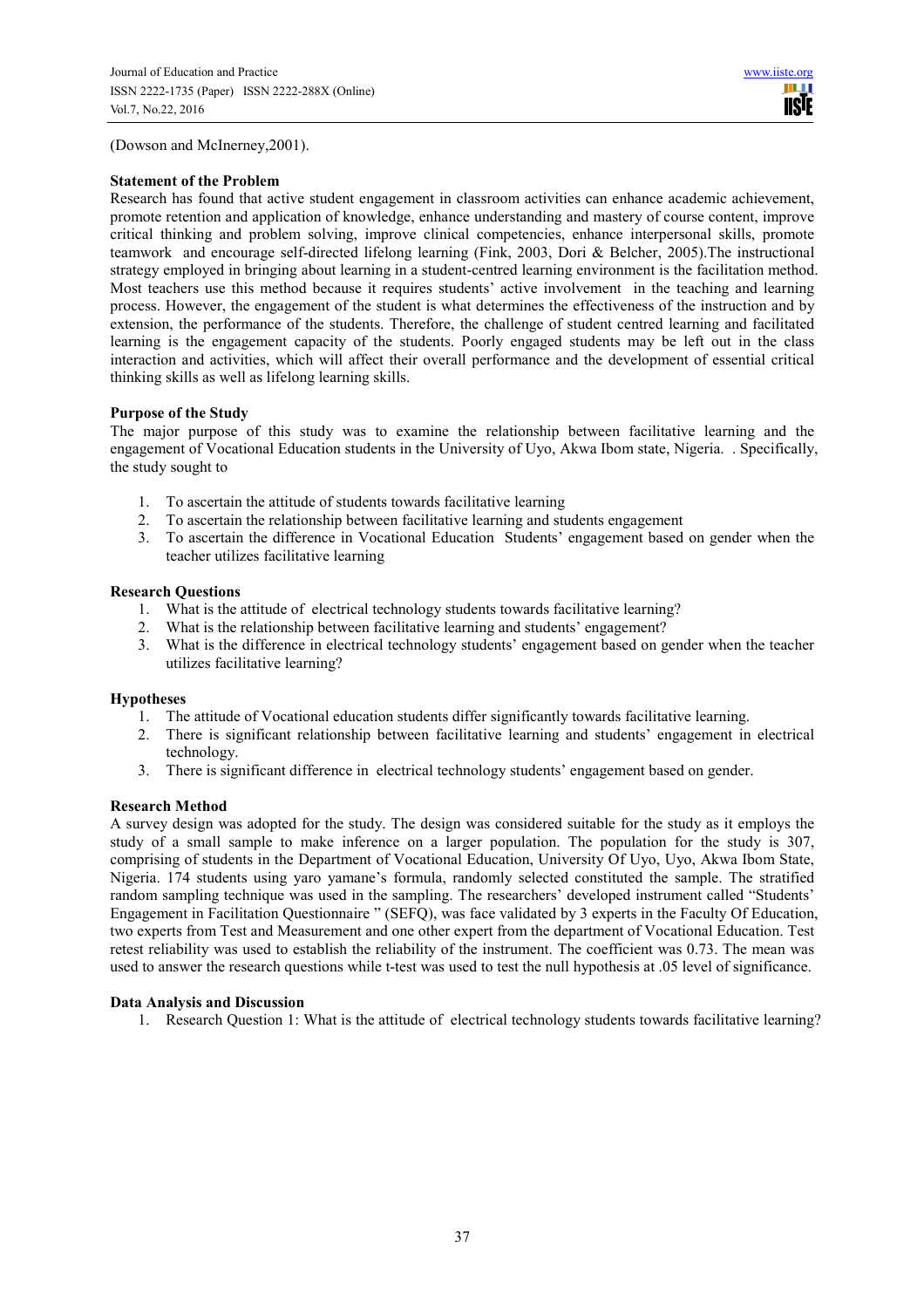|                             | Items                                                                      | Mean           | Std  | Remarks       |
|-----------------------------|----------------------------------------------------------------------------|----------------|------|---------------|
| $\ensuremath{\mathrm{S/N}}$ |                                                                            | $\overline{X}$ |      |               |
| $\mathbf{1}$                | The lecturer has been dynamic in conducting the class.                     | 2.42           | 0.94 | Poor attitude |
| $\overline{2}$              | The lecturer has been warm and supportive.                                 | 2.63           | 0.99 | Good attitude |
| 3                           | The lecturer has been creative                                             | 2.97           | 1.19 | Good attitude |
| $\overline{4}$              | The lecturer has encouraged students to participate actively in class      | 2.83           | 1.10 | Good attitude |
| 5                           | The lecturer has created a relaxed, non-threatening atmosphere.            | 2.38           | 1.24 | Poor attitude |
| 6                           | The lecturer has a genuine interest in students                            | 2.90           | 1.21 | Good attitude |
| $\overline{7}$              | The lecturer has encouraged constructive criticism                         | 2.76           | 1.21 | Good attitude |
| 8                           | The lecturer has encouraged good work                                      | 2.58           | 1.06 | Good attitude |
| 9                           | The lecturer has been open to students' opinions                           | 2.63           | 0.99 | Good attitude |
| 10                          | The lecturer has cared about the quality of student learning.              | 2.64           | 1.33 | Good attitude |
|                             | The lecturer has encouraged students to express their ideas, thoughts, and | 2.83           | 1.10 | Good attitude |
| 11                          | feelings.                                                                  |                |      |               |
| 12                          | The lecturer has communicated effectively in class.                        | 2.38           | 1.24 | Poor attitude |
|                             | The lecturer has invited students to share their knowledge<br>and          | 3.17           | 1.08 | Good attitude |
| 13                          | experiences.                                                               |                |      |               |
|                             | The lecturer has encouraged students to take responsibility for their own  | 2.75           | 1.15 | Good attitude |
| 14                          | learning.                                                                  |                |      |               |
| 15                          | The lecturer has stimulated students to think critically.                  | 2.67           | 0.91 | Good attitude |
| $\overline{16}$             | Assignments have been helpful in understanding the subject matter.         | 2.51           | 0.93 | Good attitude |
| $\overline{17}$             | The lecturer has been responsive to students' views and comments.          | 2.76           | 1.21 | Good attitude |
|                             | The lecturer has presented the course in a well-organized manner.          | 2.50           | 0.95 | Good          |
| 18                          |                                                                            |                |      | attitude      |
|                             | The lecturer has made an effort to stimulate students' interest in the     | 2.50           | 0.94 | Good          |
| 19                          | course.                                                                    |                |      | attitude      |
| 20                          | Extra workload comes with learning when my teacher utilises facilitation   | 2.30           | 1.21 | Poor attitude |
| 21                          | I have to double my efforts to meet up with course work                    | 3.17           | 1.08 | Good attitude |

Table 1: Mean Response of Students on Their Attitude towards Facilitative Learning

Table 1 shows the summary of the mean and standard deviation for the attitudes of electrical technology students towards facilitative learning. The results of the study indicates that the students are positively disposed to facilitative learning, however, they also see it as coming with extra workload and demanding more from them. Hypothesis  $1(H_1)$ : The attitude of electrical technology students differ significantly towards facilitative learning. Table 2: Summary of the Hypothesis Testing for the Significant Difference in Students Attitudes Towards Facilitative Learning

| n |                                            | SD.  | df   | tcal | sig. | Decision          |
|---|--------------------------------------------|------|------|------|------|-------------------|
|   | 2.93                                       | 0.85 | 172  |      |      | *                 |
|   | 2.37                                       | 0.67 |      |      |      |                   |
|   | disposed 123<br>Poorly disposed towards 51 |      | Mean |      |      | $4.16 \quad 0.01$ |

\*significant

Table 2 shows the result for the t–test analysis for the significant difference in vocational students' attitude towards facilitative learning. The result reveals that the calculated t-value is 4.16 at a p-value of 0.01. Since the alpha level (0.05) is greater than the p-value of 0.01, the null hypothesis is rejected. Thus, the attitude of electrical technologynstudents differ significantly towards facilitative learning.

1. **Research Question 2:** What is the relationship between facilitative learning and students' engagement? **Hypothesis 2 (H2):** There is significant relationship between facilitative learning and electrical technology students' engagement.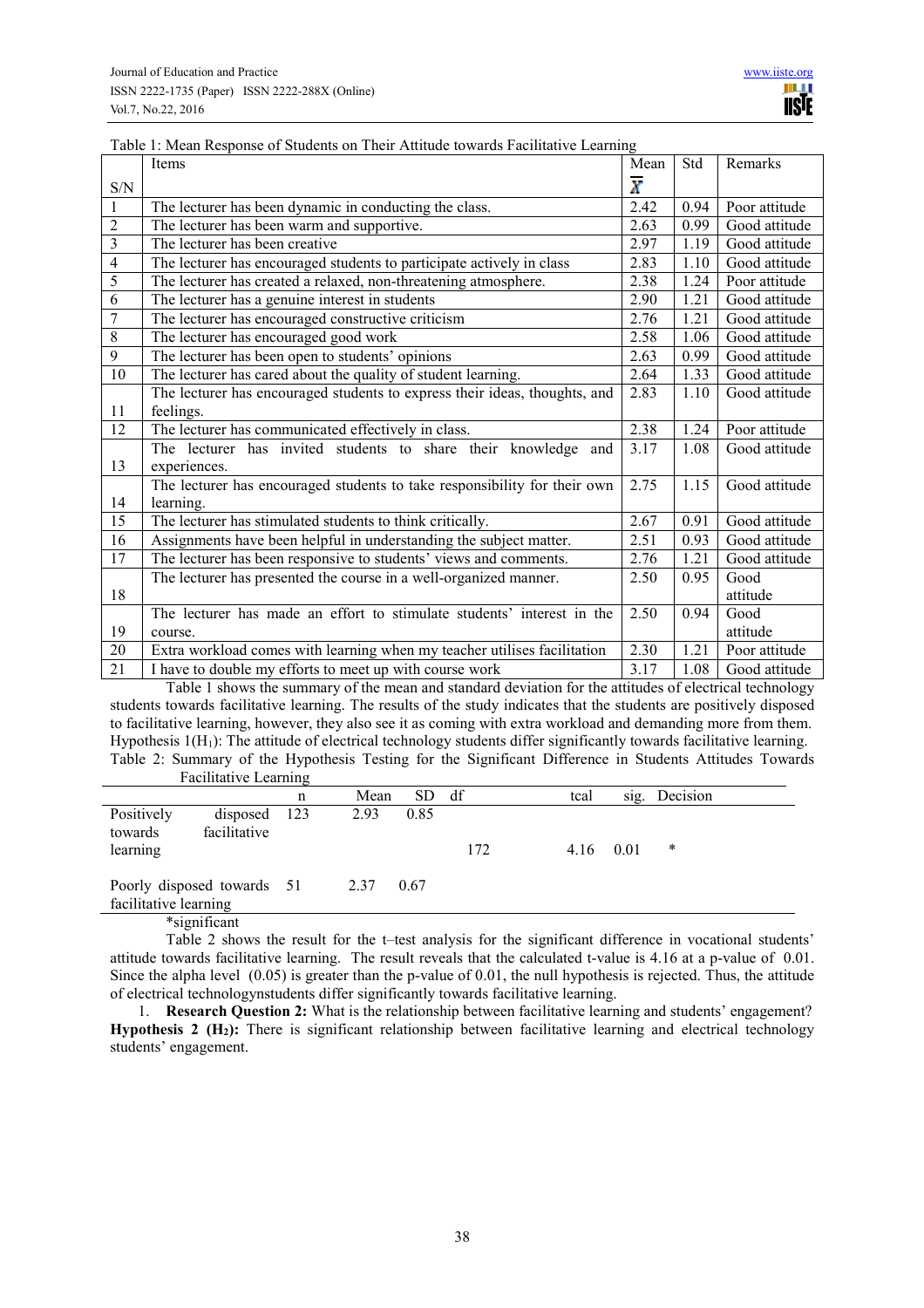|                       | $\sum_{i=1}^{n}$<br>$\sum_{i=1}^{n}$ | $\Sigma_{\rm x}^2$<br>$\Sigma$ .2 | $\sum XY$ |       |               |        |
|-----------------------|--------------------------------------|-----------------------------------|-----------|-------|---------------|--------|
|                       |                                      |                                   |           | r cal | Sig. Decision |        |
| Facilitative Learning | 509                                  | 1621                              |           |       |               |        |
|                       |                                      |                                   | 1239      |       |               |        |
|                       |                                      |                                   |           | 0.252 | 0.001         | $\ast$ |
| Students' Engagement  | 421                                  | 1171                              |           |       |               |        |

## Table 3: Relationship between Facilitative Learning and Students' Engagement

\*significant

The result from Table 3 shows the summary of the Pearson Product Moment Correlation (PPMC) of the relationship between facilitation and students' engagement in electrical technology for the development of Critical thinking and lifelong learning skills. The result of the analysis shows an r-value of 0.252. This indicates that facilitation is positively related to students' engagement. This also shows that 25.2% variation in engagement is as a result of facilitation. The result also shows a p value of 0.001. Since the p-value is  $\leq 0.05$ 

alpha level, the null hypothesis is rejected. Thus, there is a significant relationship between facilitative learning and students' engagement.

1. **Research Question 3:** What is the difference in electrical technology students' engagement based on gender when the teacher utilizes facilitative learning?

**Hypothesis 3 (H3):** There is significant difference in electrical technology students' engagement based on gender.

| Table 4: Summary of the Hypothesis Testing for the Difference in Students' Engagement Based on Gender |  |  |
|-------------------------------------------------------------------------------------------------------|--|--|
|                                                                                                       |  |  |

|        |         | <u>J</u> 1   | ັ           |          | ັັ    |                  |  |
|--------|---------|--------------|-------------|----------|-------|------------------|--|
|        | n       | Mean         | $_{\rm SD}$ | 10<br>αı | tcal  | Decision<br>sig. |  |
| Male   | 102     | 2.61         | 1.12        |          |       |                  |  |
|        |         |              |             | 77ء      | 2.105 | .037<br>*        |  |
|        |         |              |             |          |       |                  |  |
| Female | 72<br>∸ | 2.94<br>0.85 |             |          |       |                  |  |

 $*$ = significant, df (172)

Table 4 shows the result for the t–test analysis for the significant difference in students' engagement

based on gender. The Mean  $X$  of the male students is 2.61, while the Mean  $X$  of the female students is 2.94. The result reveals that the calculated t-value is 2.105 at a p-value of 0.037. Since the alpha level (0.05) is greater than the p-value of 0.037, the null hypothesis is rejected. Thus, there is significant difference in students' engagement with respect to male and female students, with the male students showing more engagement with course material than female students.

### **Discussion**

The result of the study reveals that students attitudes towards a facilitative learning environment relates to their level of engagement. Students with positive disposition towards facilitative learning were more engaged in their course work than those with poor attitudes. However, Theresa, (2006), was of the view that key factors, such as support from teachers; clear, high, and consistent expectations and high-quality instruction, mediate students' attitudes about themselves as learners and behaviour that is correlated with academic success. This implies that, for students to be actively engaged and participate maximally in course work, both inside and outside the class, the teacher, must first of all, introduce quality instruction, which includes facilitative learning techniques as well as other active learning and instructional strategies. The students are bound to follow the teacher as they adapt gradually to the new instructional models.

### **Conclusion**

It is concluded that facilitative learning environment is positively related to student engagement. However, quality instruction mediates students' engagement. For students to be actively engaged in course work in class and after class, instructors are expected to spur student interest through quality instructional strategies.

### **Recommendations**

Based on the findings of the study, the following recommendations are made

1. Students must be guided through an orientation programme that can be conducted in the beginning of the semester to prepare them for the challenging classrooms of the facilitative learning environment.